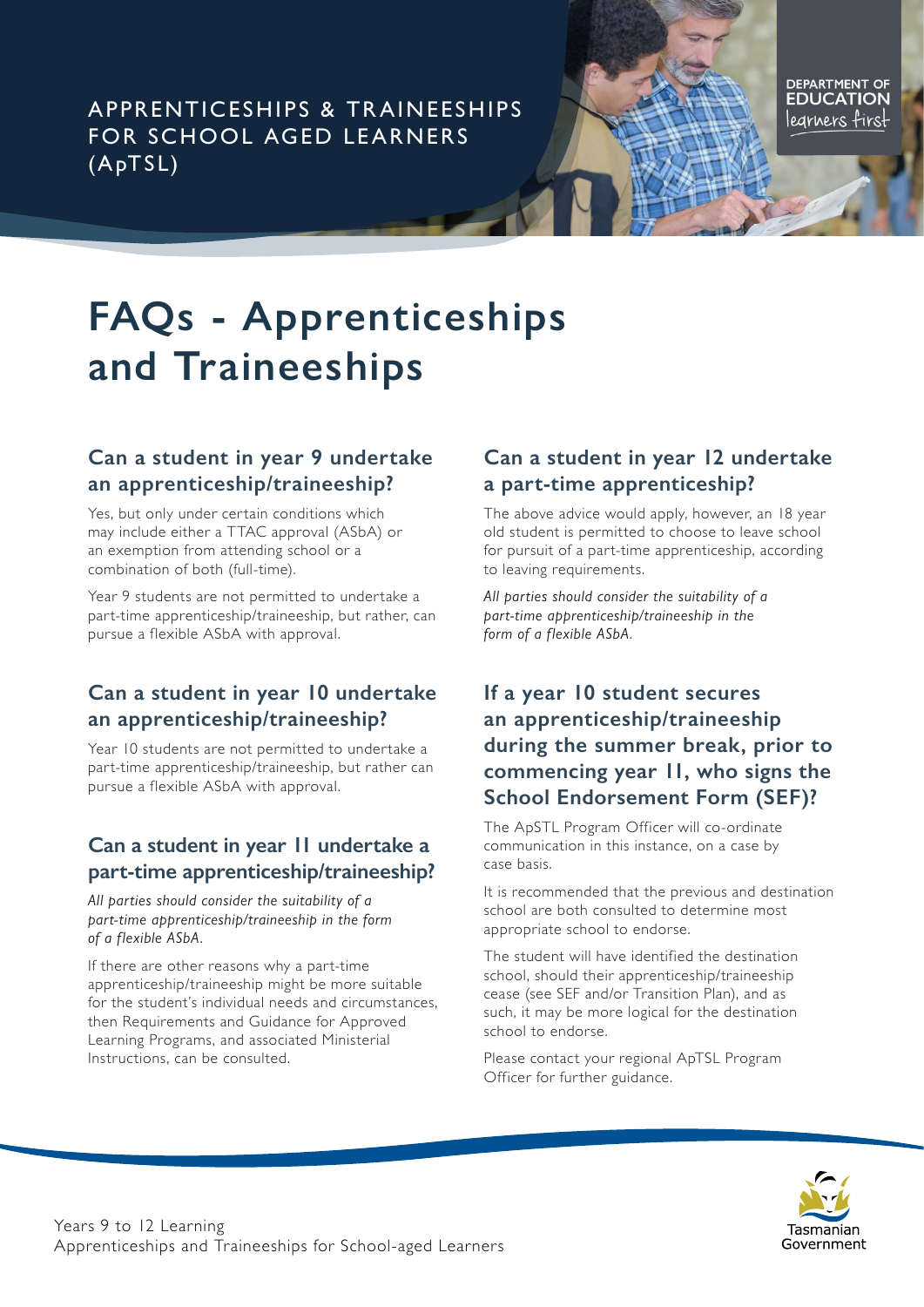## **A student is currently completing an ASbA but wants to increase their work hours – what happens?**

An ASbA that is more than 15 hours is considered to be a 'flexible' ASbA.

The ApTSL Program Officer for your region will co-ordinate endorsement from all parties to increase the hours, if the student's best interests are maintained.

The School Facilitator and associated school leaders (AP, Principal) should consider the impact an increase in hours will have on the student's timetable, workload and progress towards achievement of their TCE.

The school (and employer and parent/carer) will be asked to provide an endorsement in writing.

**NOTE:** *From 1st February 2021, ASbAs that are requesting flexible hours will require support from all parties, as co-ordinated by the ApTSL Program Officer – this will be approved on a case-by-case basis.* 

# **A student is required to work additional hours (above 15) on a seasonal basis, what happens?**

The process for endorsing this should follow the above recommendation.

#### **Can a student undertake an ASbA and a VET course?**

Yes, however, the VET course should not be the same qualification as the ASbA. The School Facilitator (and associated school leaders) should consider foreseeable clashes between work and training and VET vocational placement. Also, the students' achievement of their TCE and other goals should be considered, as well as complementary courses in planning the student's learning program.

# **Can a student under the age of 18 commence a full-time apprenticeship?**

Yes, this is an Approved Learning Program (ALP).

# **Who is responsible for managing completion of the SEF in my school?**

The School Facilitator would co-ordinate completion of the SEF at a school level. They may be advised by the regional Program Officer.

# **Who is responsible for Pastoral Care of apprentices/ trainees (ASbA and part-time) at my school?**

The School Facilitator is responsible for ensuring Pastoral Care of apprentices/trainees (ASbA and part-time) is undertaken, however, home group teachers, Career Advisers, or other suitable delegates are permitted to conduct the actual Pastoral Care conversation, as supported by the Pastoral Care Form. The School Facilitator will take responsibility for any further action required following these Pastoral Care conversations, including liaison with relevant stakeholders (eg; regional ApTSL Program Officer, parent/carer etc.)

## **Do I have any responsibility for students who leave school to pursue a fulltime apprenticeship/ traineeship?**

No, this is an approved ALP and as such, the Employer/RTO will manage pastoral care of the apprentice/trainee. If the apprenticeship/traineeship ceases, the student may choose to return to the previous school, or select an alternate provider to continue in an Approved Learning Program (ALP).

#### **A student is telling me they are signed up to an apprenticeship/ traineeship, but there's no paperwork – what do I do?**

Contact your regional ApTSL Program Officer, as they may be aware of a sign-up in process through communication with the AASN. Currently, there is a backlog in paperwork coming from AASNs. Students are permitted to be at work if the Training Contract has been signed. Students should be enrolled in the appropriate ASbA code on their timetable at school.